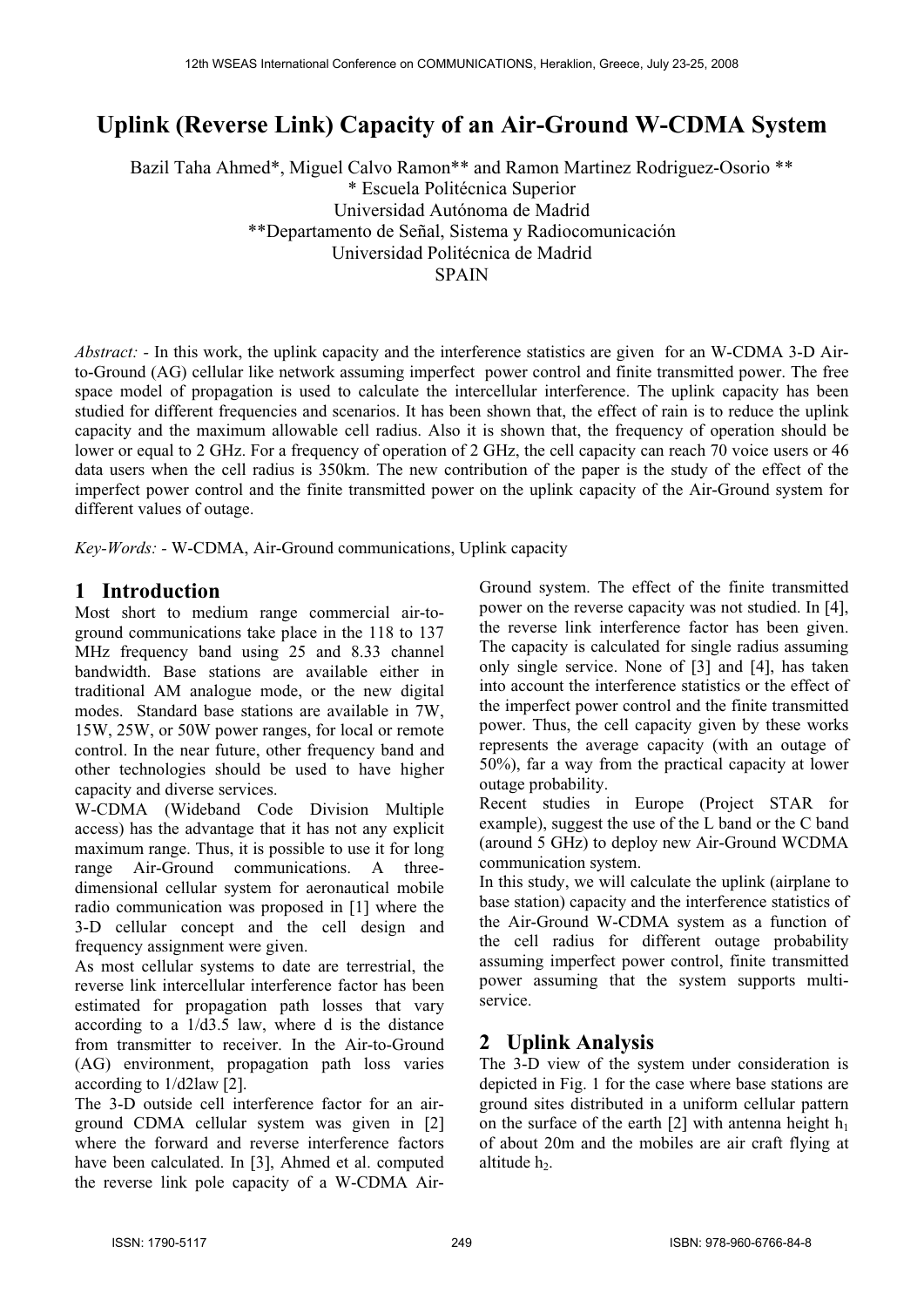In order to calculate the reverse link capacity at a given outage probability, the interference statistics (mean value and variance) should be calculated.

In the analysis, we assume an imperfect uplink power control and a cell radius R. In the W-CDMA reverse link, only  $(\epsilon = 15/16)$  of the received power is used in the detection [5]. The rest of the power is assigned to the reverse link pilot signal.

The effective average (with 50% outage) bit-energyto-noise-density ratio of the user under consideration is given by:

$$
\frac{E_b}{N_o} \approx \frac{G_p \varepsilon P_r}{E[I]_t}
$$
 (1)

Where

 $G_p$  is the processing gain of the user under study,

 $P_r$  is the received signal mean power of the user under study,

 $E[I]_t$  is the mean value of the total interference power. The received signal power  $(P_{rs})$  for a given service s measured in dBm is given by:

$$
P_{rs} = P_{ts} + G_t + G_r - L_{path}
$$
 (2)

Where

•  $P_{ts}$  is the maximum transmitted power (dBm) for a given service,

- $G_t$  is the gain of the transmitting antenna (dB),
- G<sub>r</sub> is the gain of the receiving antenna (dB) and
- $L_{path}$  is the propagation loss (dB) given by:

$$
L_{\text{path}} = 20 \log_{10} \left( \frac{4\pi}{\lambda} \right) + 10 n \log_{10} (d) + L_{\text{extra}} \quad (3)
$$

Where

• d is the distance between the user under consideration and its base station and

- $\lambda$  is the operating wavelength.
- n is the propagation exponent and
- L<sub>extra</sub> is the extra path loss due to rain and gases.

For a given service s, the expected value of the intracellular interference power is given by:

$$
E[I]_{\text{int }ra,s} \approx \alpha_s e^{(\beta^2 \sigma_c^2)/2} N_s P_{rs}
$$
 (4)

Where

- $\cdot \alpha_s$  is the activity factor of the user in service s,
- $\beta = (\ln 10)/10 = 0.23$ ,

 $\bullet$   $\sigma_c$  is the standard deviation of the power control error.

•  $N_s$  is the number of users of the service s within any cell.

The expected value of the intercellular interference power is given by:

$$
E[I]_{\text{inter},s} = \alpha_s \eta_s e^{(\beta^2 \sigma_c^2)/2} P_{rs} \iiint \left(\frac{\rho}{r}\right)^n dV \tag{5}
$$

Where  $\eta_s$  is the user's volumetric density for the service s,  $\rho$  is the distance between the airplane and its base station and r is the distance between the air

plane and the base station of the cell under study. Here the integration is done for all possible points that are in line of sight with the base station of the cell under study.

The expected value of the total interference power  $E[1]$ <sub>t,s</sub> due to a given service s is:

$$
E\left[I\right]_{t,s} = E\left[I\right]_{\text{int }ra,s} + E\left[I\right]_{\text{int }er,s} \tag{6}
$$

The expected value of the total interference power  $E[I]_t$  due to all services that the system supports and the thermal noise  $P_N$  of the base station is given by:

$$
E[I]_t = \sum_{s=1}^{S} E[I]_{t,s} + P_N
$$
 (7)

From [6], the variance of the intracellular interference power for a given service s is calculated as:

$$
\text{var}[I]_{\text{intra},s} \approx N_s \ P_{rs}^2 \left( p \alpha_s - q \alpha_s^2 \right) \tag{8}
$$

Where p and q are given by [6]:

$$
p = e^{2\beta^2 \sigma_c^2} \tag{9}
$$

$$
q = e^{\beta^2 \sigma_c^2} \tag{10}
$$

From [6] and taking into account our non shadowing and non fading environment, then by changing of the 2D system by our 3D system, the variance of the intercellular interference can be calculated considering only the interference from all users within the volume V within the Line of Sight out of the cell under consideration [2]. Thus, the variance of the intercellular interference power is calculated as:

$$
\text{var}[I]_{\text{inter},s} = \eta_s \ P_{rs}^2 \left( p \alpha_s - q \alpha_s^2 \right) \iiint \left( \frac{\rho}{r} \right)^{2n} dV \qquad (11)
$$

Thus, the variance of the total interference power for a given service will be:

$$
\text{var}[I]_{t,s} = \text{var}[I]_{\text{int }ra,s} + \text{var}[I]_{\text{int }er,s}
$$
 (12)

The variance of the total interference power due to all services that the system supports is given by:

$$
\text{var}[I]_t = \sum_{s=1}^{S} \text{var}[I]_{t,s} \tag{13}
$$

For a given outage probability, the effective interference power is given by:

$$
I_{\text{eff}} = E[I]_{t} + \phi^{-1} (P_{\text{out}}) \sqrt{\text{var}[I]_{t}}
$$
 (14)

Where  $\phi$  is the Gaussian tail function (= 2.33 for Pout of 0.01).

The bit-energy-to-noise-density ratio of the user under consideration for any given outage probability is given by:

$$
\left[\frac{E_b}{N_o}\right]_{P_{ou=1}=X\%} \approx \frac{G_{ps} \varepsilon P_{rs}}{\left[I_{\text{eff}}\right]_{P_{ou}=X\%}}
$$
\n(15)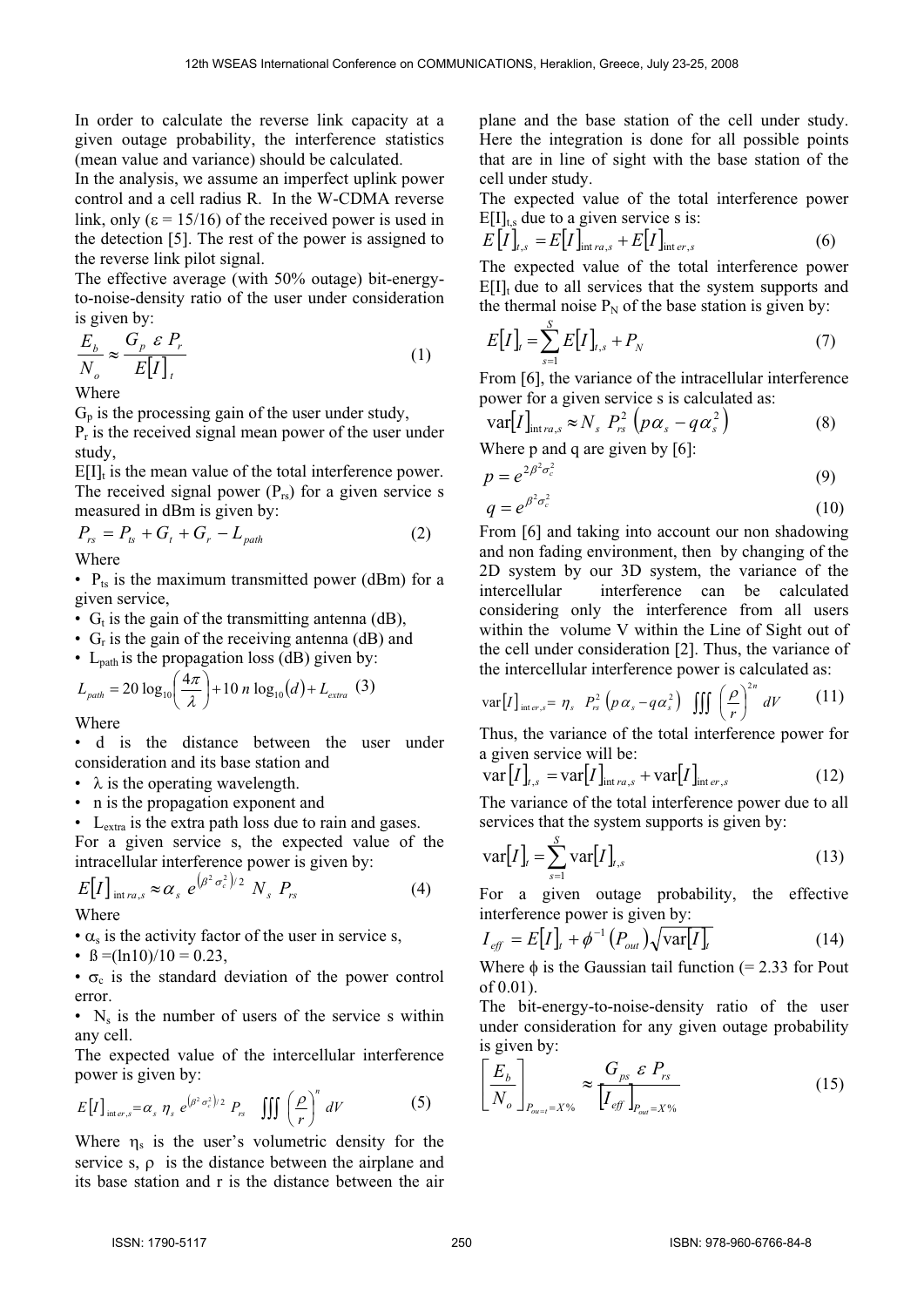# **3 Results**

In our analysis we assume the following unless other values are mentioned:

- Operating frequency of 1950 MHz ( $\lambda$  = 0.154 m),
- $P_t$  voice = 30 dBm,
- $P_t$  data = 30 dBm,
- $\bullet$  G<sub>t</sub> = 3 dB,
- $G_r = 15$  dB,
- $h_2$ -max = 12 km,
- $PN = -102$  dBm and
- $\sigma_c = 2$  dB.
- Rain layer height  $=$  4 km.

Firstly we study the case of voice only service assuming that G<sub>p</sub> = 256, (E<sub>b</sub>/N<sub>o</sub>)<sub>req</sub> = 6 dB and  $\alpha$  = 0.66 [5]. Fig. 2 shows two cases of the uplink capacity. It can be noticed that the average capacity (with 50% outage probability) is 44.5 and 85.0 users for a cell radius of 100 and 350km respectively. For an outage probability of 1%, the uplink capacity is 34 and 70.3 voice users for a cell radius of 100 and 350km respectively.

Next, we study the case of data only service assuming that  $G_p = 128$ ,  $(E_b/N_o)$ req = 3.0 dB and  $\alpha = 1.0$ . Fig. 3 depicts two cases of the uplink capacity. Fig. 3 shows that the average capacity (with 50% outage probability) is 29.4 and 56.0 data users for a cell radius of 100 and 350km respectively. For an outage probability of 1%, the uplink capacity is 19.5 and 46.5 data users for a cell radius of 100 and 350km respectively.

Now we study the case when fifteen data user exist in each cell. Fig. 4 portrays two cases of the uplink capacity. It can be noticed that the average capacity (with 50% outage probability) is 20.9 and 61.2 voice users for a cell radius of 100 and 350km respectively. For an outage probability of 1%, the uplink capacity is 12.0 and 47.8 voice users for a cell radius of 100 and 350km respectively. Fig. 5 shows the mixed capacity of the cell assuming a cell radius of 350km and an outage probability of 1%.

Next we study the case when we have a general heavy rain with extra attenuation of 0.1 dB/km [7]. Fig. 6 shows two cases of the uplink capacity. It demonstrates that the average capacity (with 50% outage probability) is 83.6 users for a cell radius of 350km. For an outage probability of 1% and a cell radius of 350km, the uplink capacity is 69.0 voice users. Comparing the results of Fig. 2 and 6, it can be deduced that the effect of the heavy rain on the uplink performance is very small for a frequency of operation of 2 GHz or lower.

Next we study the case of voice users only when the frequency of operation is 5 GHz. Fig. 7 shows two cases of the uplink capacity. It can be noticed that the average capacity (with 50% outage probability) is 44.4 and 78.6 voice users for a cell radius of 100 and 350km respectively. For an outage probability of 1%, theuplink capacity is 33.7 and 64.4 voice users for a cell radius of 100 and 350km respectively.

We study the case when the frequency of operation is 5 GHz assuming a general moderate rain with extra attenuation of 0.1 dB/km [7]. Fig. 8 shows two cases of the uplink capacity. The maximum average capacity (with 50% outage probability) is 70 voice users for a cell radius of 310km. For an outage probability of 1%, the uplink maximum capacity is 56.6 voice users for a cell radius of 310 km. For a cell radius higher than 310 Km, the uplink capacity reduces with the increment of the cell radius. Comparing the results of Fig. 7 with the results of Fig. 8, it can be noticed that rain has a grand effect on the uplink capacity and the maximum usable cell radius.

Finally we study the case when the frequency of operation is 5 GHz assuming heavy general rain with extra attenuation of 0.5 dB/km [7]. Fig. 9 depicts two cases of the uplink capacity. It can be noticed that the maximum average capacity (with 50% outage probability) is 49.7 for a cell radius of 160km. For an outage probability of 1%, the reverse link maximum capacity is 38.4 voice users for the same cell radius i.e., 160 Km. Comparing the results of Fig. 6 and Fig. 9, it can be noticed that, for a cell radius higher than 150 Km, the uplink capacity with an operating frequency of 1.95 GHz, is higher than the uplink capacity at an operating frequency of 5 GHz.

From the above given results, it can be deduced that, for In Route Air-Ground communication system, the frequency of operation for the suggested Air-Ground communications should be lower than or equal to 2 GHz in order to reduce the effect of rain and fog. The recommended frequency is around to 1.2 GHz in such away that the rain and fog effect is negligible. For the approaching task, a frequency up to 5 GHz can be used to get a cell radius of 100km or lower.

If sectorization is used, then, using three sector per cell, the reverse link capacity can be easily (220%- 240%) of the above given capacities [5].

## **4 Conclusion**

The uplink capacity and interference statistics have been calculated. The uplink capacity has been studied for different frequencies and scenarios. It has been shown that, the effect of rain is to reduce the uplink capacity and the maximum allowable cell radius. Frequency of operation should be lower or equal to 2 GHz. For a frequency lower than or equal to 2 GHz, the cell capacity can reach 70 voice users or 46 data users when the cell radius is 350 km.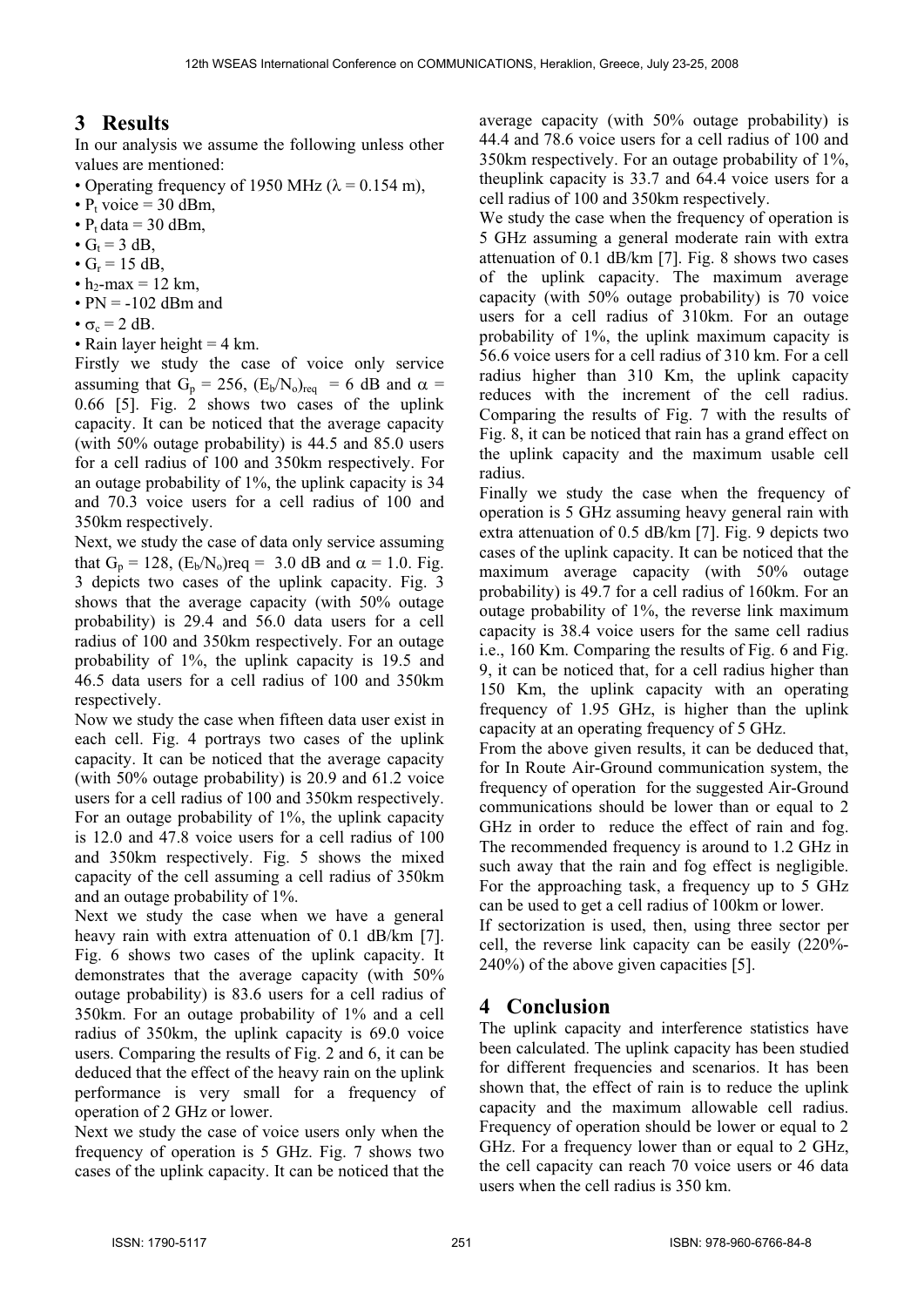The work presented in this paper has been supported by the European Commission under the Sixth Framework Program, Air Traffic Management Area, STREP Project STAR (Contract nº AST5-CT-2006-  $030824$ ).  $(630824)$ 

#### *References:*

- [1] S. M. Elnoubi "Three-Dimensional Cellular Systems for Aeronautical Mobile Radio Communications ", IEEE trans. Vehicular Technology, Vol. 41, pp. 322-328, Nov. 1992.
- [2] D.W. Matolak "3-D Outside Cell Interference Factor for an Air-Ground CDMA Cellular System ", IEEE trans. Vehicular Technology, Vol. 49, pp. 706-710, May. 2000.
- Transmission" 2006. [3] B. T. Ahmed, M. Calvo Ramon and L. Haro Ariet, "The Capacity of Air-Ground W-CDMA system (uplink analysis)", PIMRC 2002, pp. 335- 338, Lisboa 2002.
- **ACKNOWLEDGEMENTS** [4] Said M. Elnoubi, "Three-Dimensional Cellular<br>
<sup>2</sup> Systems for Air/Ground Personal Air/Ground Communication", IEEE Trans. Vehicular Technology, Vol. 54, No. 6, pp. 1923-1931, November 2005.
	- UMTS", John Wiley & Sons, 2000.
	- [6] J. M Romero-Jerez, C. Telleez-Labao, and A. Diaz-Estrella, "Effect of power Control Imperfection on the reverse Link of Cellular CDMA Networks Under Multipath Fading", IEEE Trans. Vehicular Technology, Vol. 53, No. 1, Jan. 2004.
	- [7] K. Hamaguchi, "Introduction of a Millimetre-Wave Fixed Systems – Vertically- Connected Wireless Link for Video and Data Signals



Fig. 1: 3-D view of the W-CDMA Air-Ground communications system.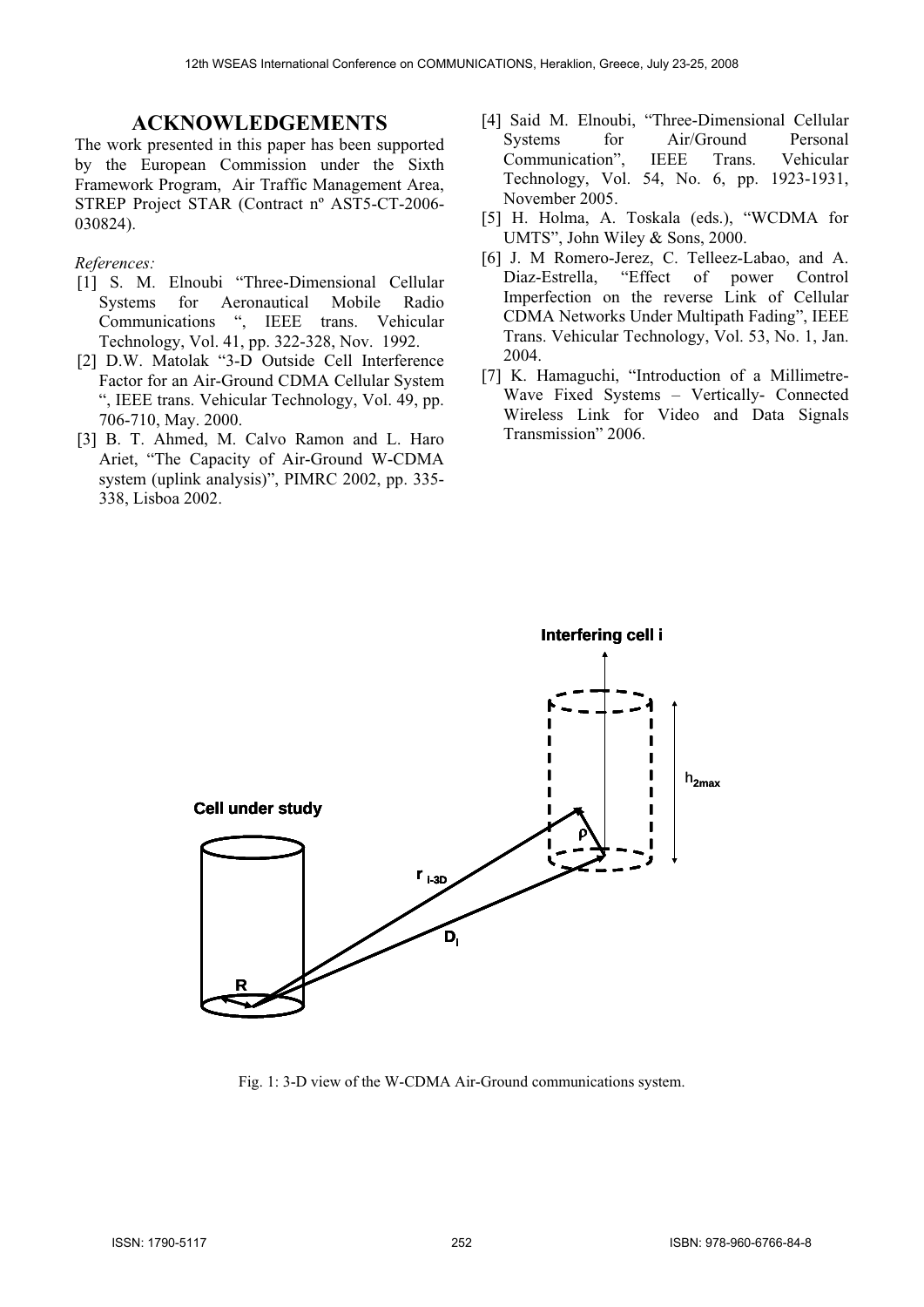

Fig. 2: Reverse link capacity (voice service only) in clear sky.



Fig. 3: Reverse link capacity (data only service) in clear sky.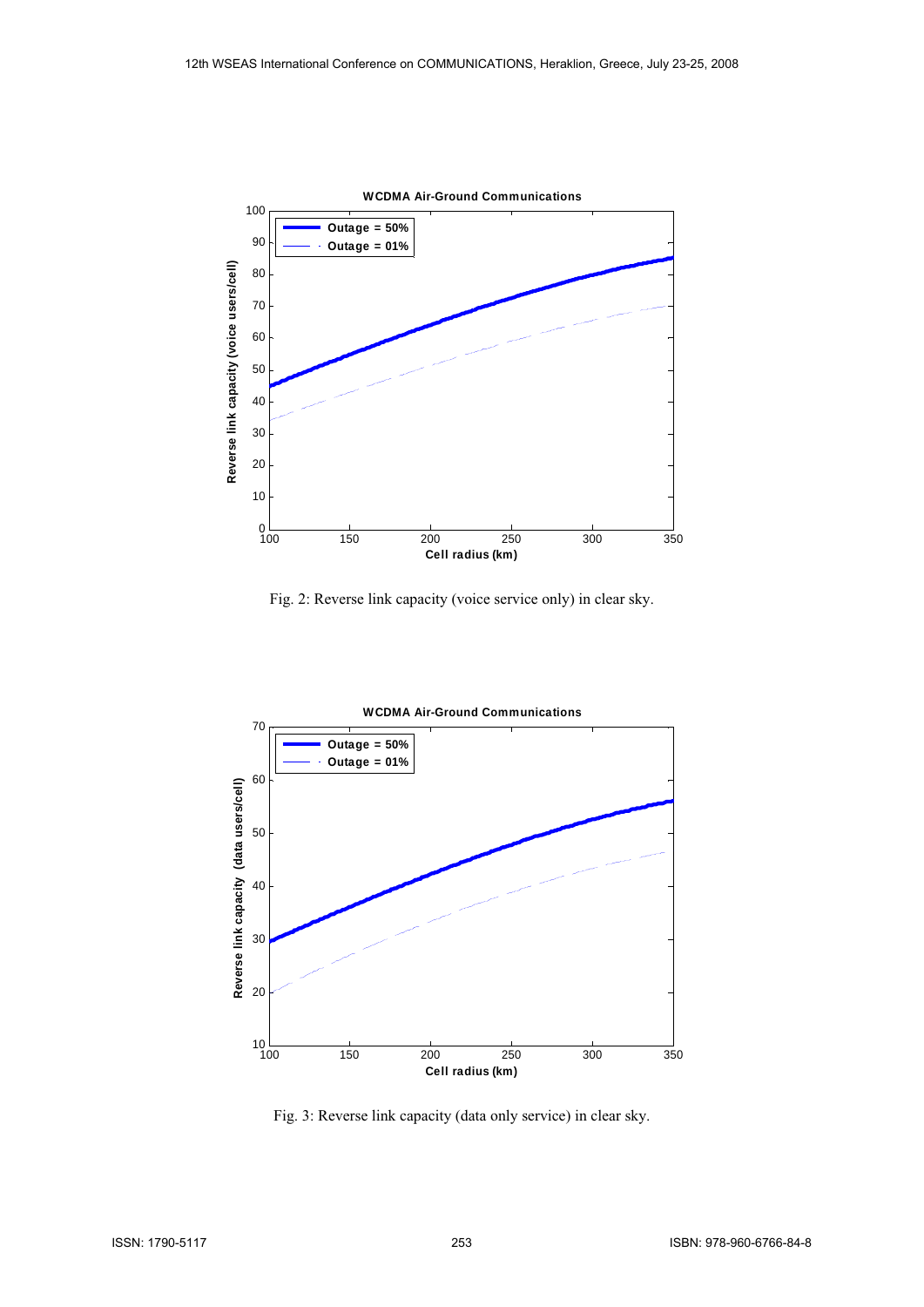

Fig. 4: Reverse link capacity for voice users and fifteen data user/cell in clear sky.



Fig. 5: Cell mixed capacity for  $R = 350$ km and an outage probability of 1% in clear sky.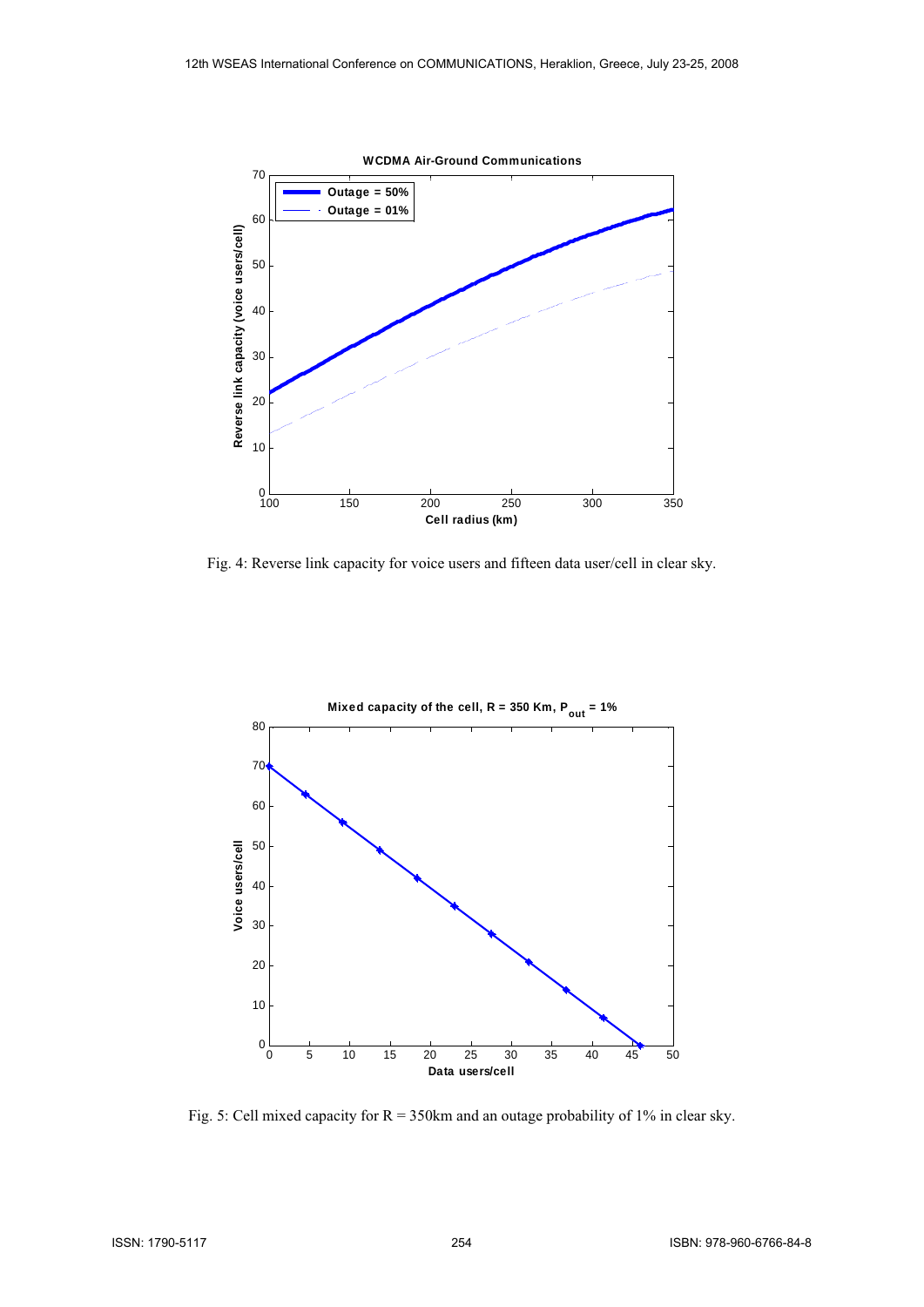

Fig. 6: Reverse link capacity (voice service only) with heavy rain with  $L_{\text{extra}} = 0.1$  dB/km.



Fig. 7: Reverse link capacity for voice users only with operating frequency of 5 GHz in clear sky.